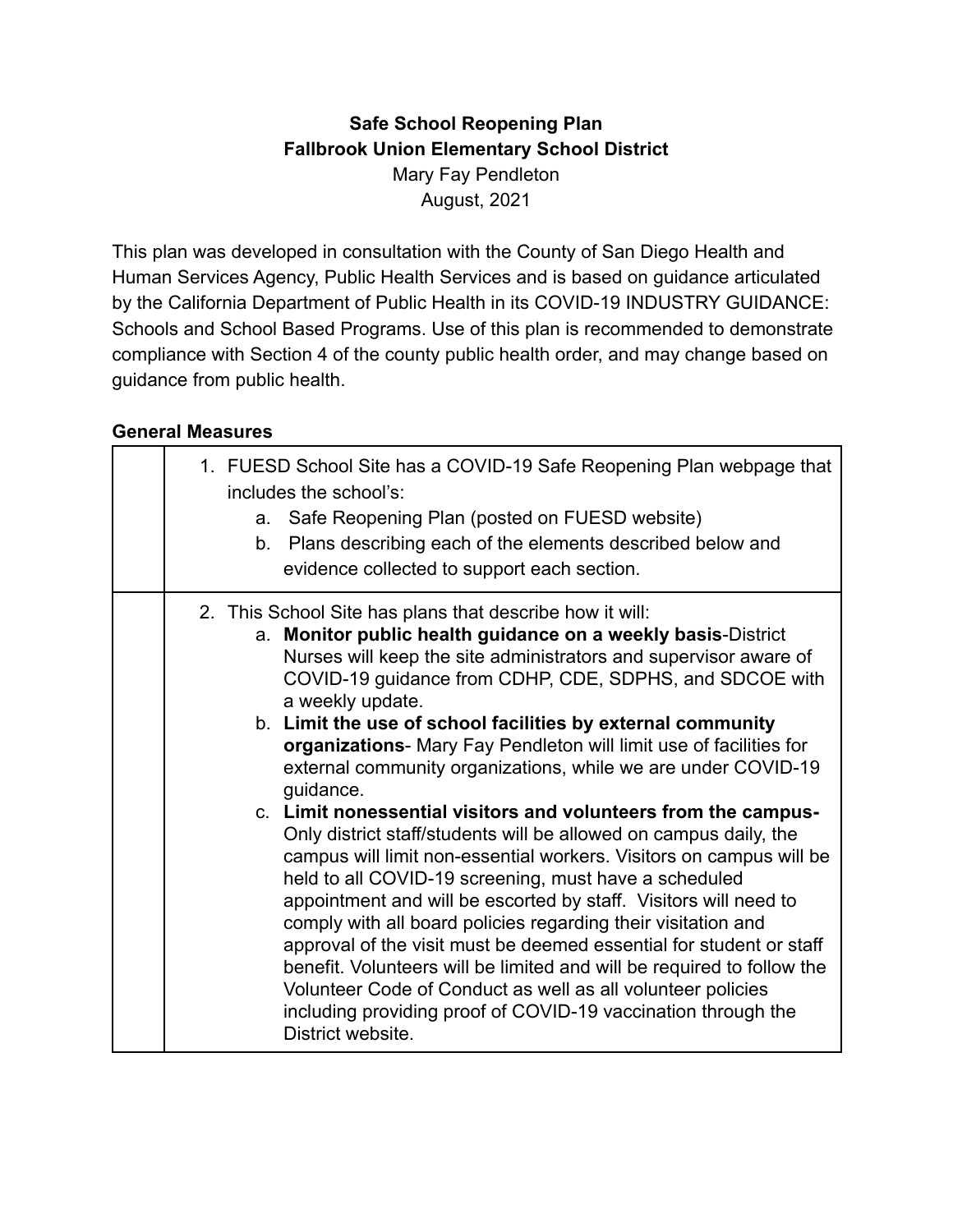| 3. Mary Fay Pendleton has plans to describe how it will support students |
|--------------------------------------------------------------------------|
| with access and functional needs who may be at increased risk of         |
| becoming infected or having unrecognized illness due to COVID-19,        |
| including:                                                               |

- a. **Review existing student health plans to identify students who may need additional accommodations-**Teachers/staff are regularly reviewing student health plans to identify students who may need additional accommodations. Teachers/staff annually are trained by district nurses to support students with specific health needs, how to manage Epipens, bloodborne pathogens, and manage students with diabetes. All health plans are reviewed with teachers and Admin at the beginning of the school year and ongoing with new students. Monthly office meetings scheduled.
- b. **A process for engaging families for potentially unknown concerns that may need to be accommodated.**

c. **Identification of additional preparations for classroom and non-classroom environments needed for groups that might be at increased risk of becoming infected or having unrecognized illnesses. These include individuals who:**

> ■ **Have limited mobility or require prolonged and close contact with others, such as direct support providers and family members- (i)** FUESD has identified all students with special needs. Students with unique needs are serviced first in specialized classrooms and when applicable participate in our supplemental programs. Additional training and protocols have been put in place to match the needs of the students and their IEPs.

- **■ Have trouble understanding information or practicing preventive measures, such as hand washing and physical distancing-**See above (i)
- May not be able to communicate symptoms of **illness-**See above (i)

#### 4. Mary Fay Pendleton has complied with Cal-OSHA requirements to: a. **Conduct site-specific hazard assessments**-Through the JPA all staff participated in Cal-OSHA training to understand hazard assessment b. **Develop and Implement an effective plan to protect**

**employees-** Staff understands how to appropriately use and store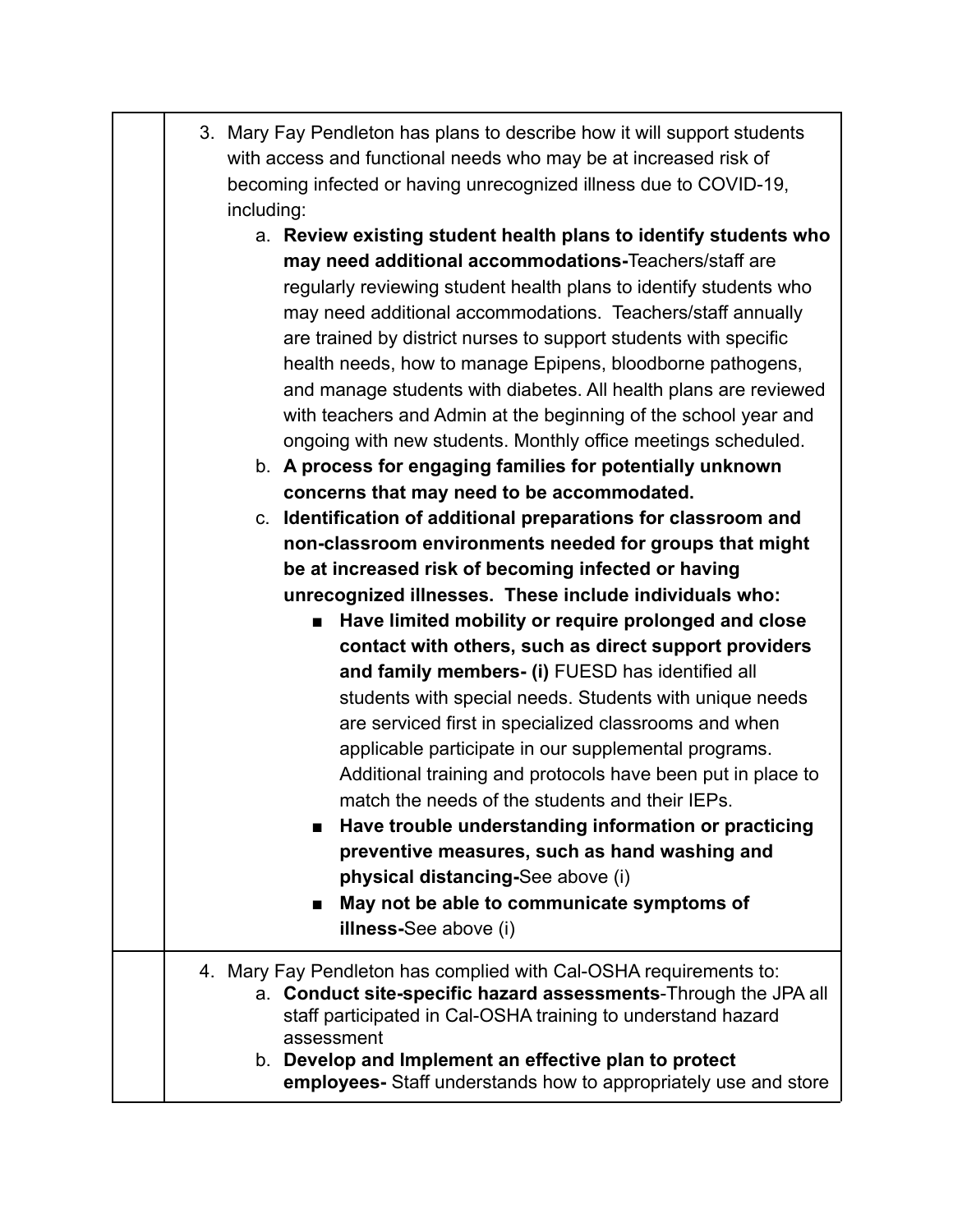| supplies provided and the types of protections needed based on<br>material use. |
|---------------------------------------------------------------------------------|
|---------------------------------------------------------------------------------|

# **Promote Healthy Hygiene Practices**

| 5. Mary Fay Pendleton has developed plans to teach and reinforce<br>washing hands, avoiding contact with one's eyes, nose, and mouth, and<br>covering coughs and sneezes among students and staff. Certificated<br>and Classified Staff training was held on August 9th, 11th, and 12th<br>2021. The plans describe how the school will teach students and remind<br>to: |
|--------------------------------------------------------------------------------------------------------------------------------------------------------------------------------------------------------------------------------------------------------------------------------------------------------------------------------------------------------------------------|
| a. Use tissue to wipe their nose and to cough/sneeze inside a tissue<br>or their elbow                                                                                                                                                                                                                                                                                   |
| b. Wash their hands frequently throughout the day, including before<br>and after eating; after coughing or sneezing; after being outside;<br>and before and after using the restroom.                                                                                                                                                                                    |
| c. Wash their hands for 20 seconds with soap, rubbing thoroughly<br>after application, and use paper towels (or single-use cloth<br>towels) to dry hands thoroughly.                                                                                                                                                                                                     |
| d. Use fragrance-free hand sanitizer when handwashing is not<br>practicable. Sanitizer must be rubbed into hands until completely<br>dry.                                                                                                                                                                                                                                |
| Ethyl alcohol-based hand sanitizers are preferred and<br>$\blacksquare$<br>should be used when there is the potential of unsupervised<br>use by children.                                                                                                                                                                                                                |
| Children under age 9 shall use hand sanitizer under adult<br>■<br>supervision only. Poison Control will be called if consumed:<br>1-800-222-1222, along with other appropriate authorities.                                                                                                                                                                              |
| 6. Mary Fay Pendleton has developed plans to ensure that staff and<br>students wash their hands or use hand sanitizer frequently throughout<br>the day. The plan describes how the school will:<br>a. Provide regular and frequent access to handwashing                                                                                                                 |
| facilities, including, to the extent practicable, handwashing<br>stations near classrooms- Routines will be established that<br>provide regular and frequent access to handwashing facilities<br>(classroom sinks, handwashing stations, and restroom sinks)<br>inside or near classrooms.                                                                               |
| b. Prevent congregations in bathrooms-Appropriate adult<br>supervision will be provided in and near the restrooms at all times<br>c. Develop routines enabling students and staff to regularly<br>wash their hands at staggered intervals- Implement routines                                                                                                            |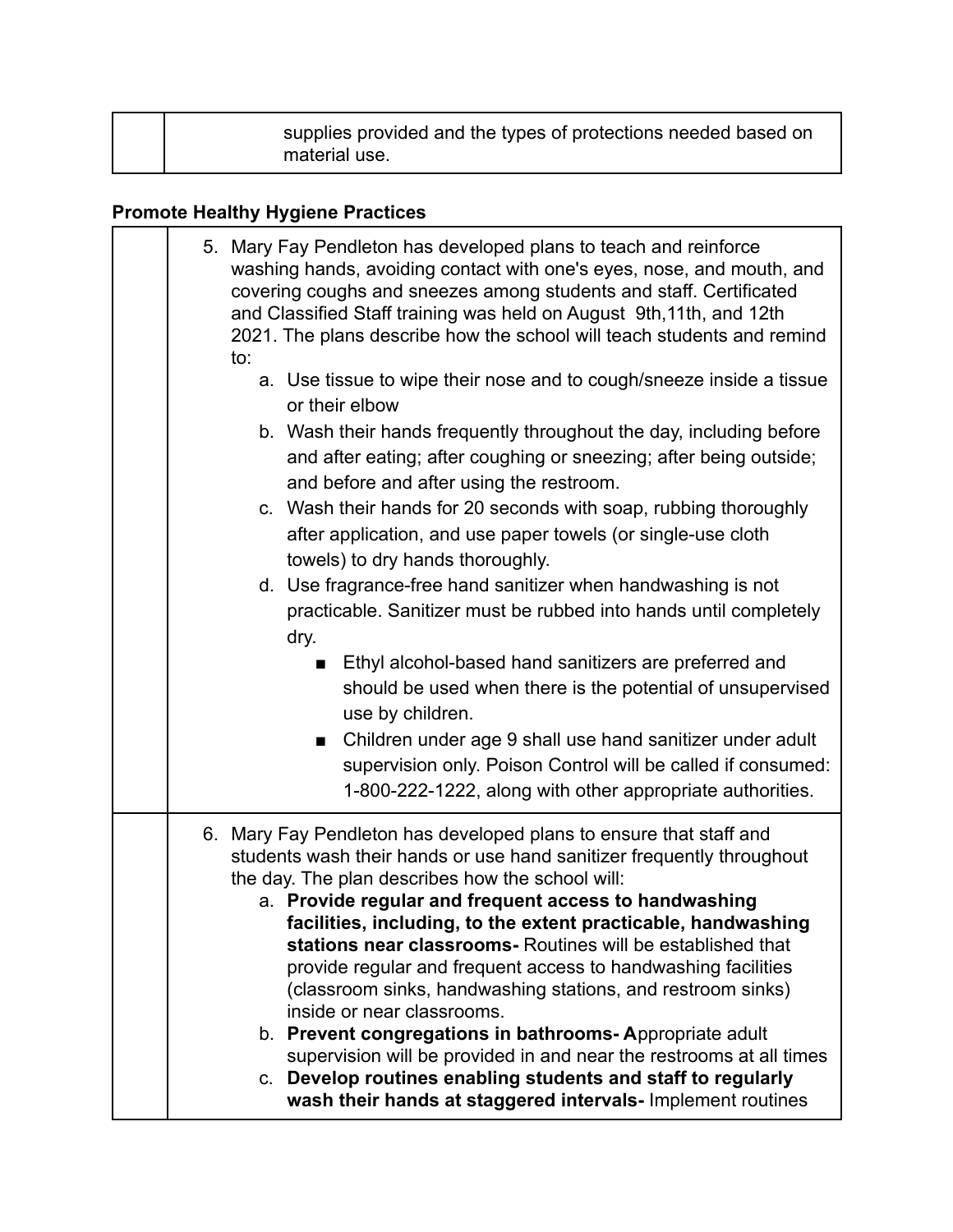| enabling students and staff to regularly wash their hands at<br>staggered intervals<br>d. Develop routines enabling students and staff to use hand<br>sanitizer when necessary- Procedures will be established that<br>reinforce use of hand sanitizer if hand washing is not practicable,<br>upon arrival at school, before snack/meals, after water play, and<br>as a part of transitions<br>e. Ensure adequate supplies to support healthy hygiene<br>behaviors, including soap, tissues, no-touch trash cans, face<br>coverings, and hand sanitizers with at least 60 percent ethyl<br>alcohol for staff and children who can safely use hand sanitizer.                                                                                                                                                                                                                                                                                                                                                                                                                                                                                                                                                                                                                                                                                                                                                                                                                                          |
|-------------------------------------------------------------------------------------------------------------------------------------------------------------------------------------------------------------------------------------------------------------------------------------------------------------------------------------------------------------------------------------------------------------------------------------------------------------------------------------------------------------------------------------------------------------------------------------------------------------------------------------------------------------------------------------------------------------------------------------------------------------------------------------------------------------------------------------------------------------------------------------------------------------------------------------------------------------------------------------------------------------------------------------------------------------------------------------------------------------------------------------------------------------------------------------------------------------------------------------------------------------------------------------------------------------------------------------------------------------------------------------------------------------------------------------------------------------------------------------------------------|
| 7. Mary Fay Pendleton has developed plans to teach and reinforce the use<br>of cloth face coverings, masks, or face shields. The plans include, but is<br>not limited to:<br>a. Unless otherwise required by the state, county or school<br>district, all employees and visitors should wear a face<br>covering when physical distancing is not practicable-<br>Requirement is that all employees, classified and<br>$\blacksquare$<br>certificated, and visitors are to wear a face covering when<br>indoors.<br>1. Facial shields will be allowed in place of face<br>coverings when servicing students for pedagogical<br>or developmental reasons, as long as the wearer<br>maintains physical distance from others, to the<br>extent practicable.<br>2. Front office has consistent protocols, a safety<br>station at the entrance of the school with additional<br>face coverings.<br>Students will wear face coverings as outlined:<br>1. K-8- at all times when indoors, unless exempt.<br>Students who refuse to wear a facial covering will<br>be sent home.<br>2. A face covering or shield should be removed for<br>meals, snacks, or outdoor recreation. Student facial<br>coverings should be stored in a clean paper bag.<br>3. Students may bring a face covering from home or<br>one will be provided at school.<br>4. Information contained in the CDPH Guidance for the<br>Use of Face Coverings should be provided to staff<br>and families, which discusses the circumstances in |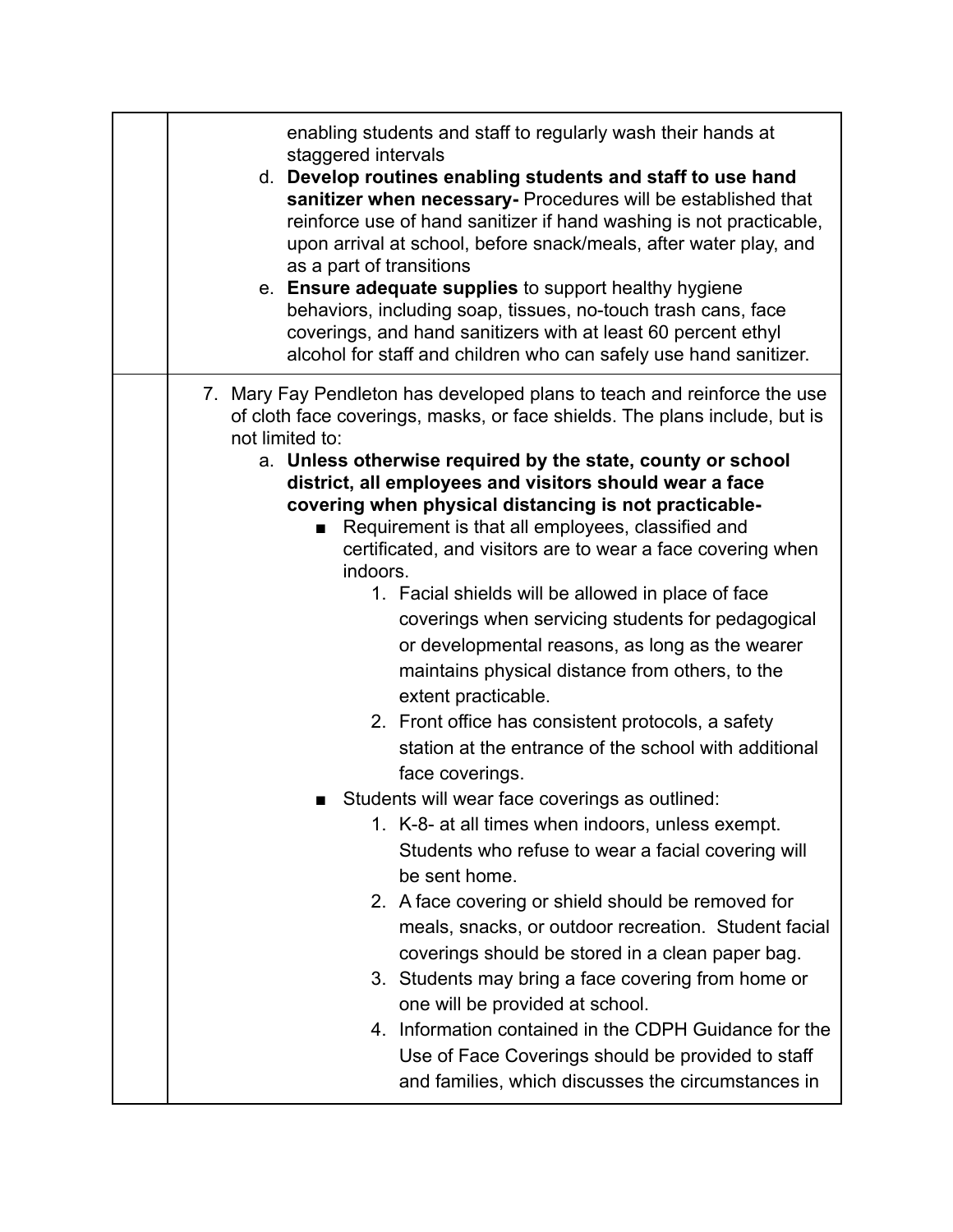| which face coverings must be worn and the<br>exemptions, as well as any policies, work rules, and<br>practices the employer has adopted to ensure the<br>use of face coverings.<br>Workers or other persons handling or serving food must<br>use gloves in addition to face coverings.                                                                                                                                                                                                                                                                                                                                                                                                                                                                                                                                                                                                                                                                                                                                         |
|--------------------------------------------------------------------------------------------------------------------------------------------------------------------------------------------------------------------------------------------------------------------------------------------------------------------------------------------------------------------------------------------------------------------------------------------------------------------------------------------------------------------------------------------------------------------------------------------------------------------------------------------------------------------------------------------------------------------------------------------------------------------------------------------------------------------------------------------------------------------------------------------------------------------------------------------------------------------------------------------------------------------------------|
| b. Describe situations when physical distancing may not be<br>practicable, such as school buses or other settings where<br>space may be insufficient.<br>Physical distancing may not be practicable when<br>transitioning to the classroom, through the office area, at<br>drop off and pick up, the drop off and pick up staging area<br>in the front of the school, or when transitioning to the lunch<br>area or outdoor restrooms, and, if applicable, school<br>buses.<br>c. Facial shields will be allowed in place of face coverings when it is<br>necessary for a person's face to be visible during interactions.<br>d. Information regarding proper use, removal, and washing of cloth<br>face coverings will be reviewed at the return to school training<br>and staff meeting with written instructions provided and with<br>parents at time of enrollment and prior to return to school. The<br>parent will be mailed information regarding all policies and<br>procedures related to COVID-19 Health and Safety. |
| 8. Mary Fay Pendleton has adequate supplies on hand to support healthy<br>hygiene behaviors, including soap, tissues, no-touch trash cans, face<br>coverings and hand sanitizers with 60 percent ethyl alcohol for staff and<br>children who can safely use hand sanitizer.<br>a. The Fallbrook Union Elementary School district will work with the<br>California Governor's Office of Emergency Services (CalOES)<br>and the California Department of Public Health (CDPH) to ensure<br>continued support with procurement and distribution of personal<br>protective equipment for staff that require it. FUESD currently<br>has appropriate PPE supplies needed for staff.                                                                                                                                                                                                                                                                                                                                                  |
| 9. Employers should provide and ensure staff use face coverings and all<br>required protective equipment.<br>a. Mary Fay Pendleton will provide a reusable face cover to all<br>students, staff and visitors who request/need one in accordance                                                                                                                                                                                                                                                                                                                                                                                                                                                                                                                                                                                                                                                                                                                                                                                |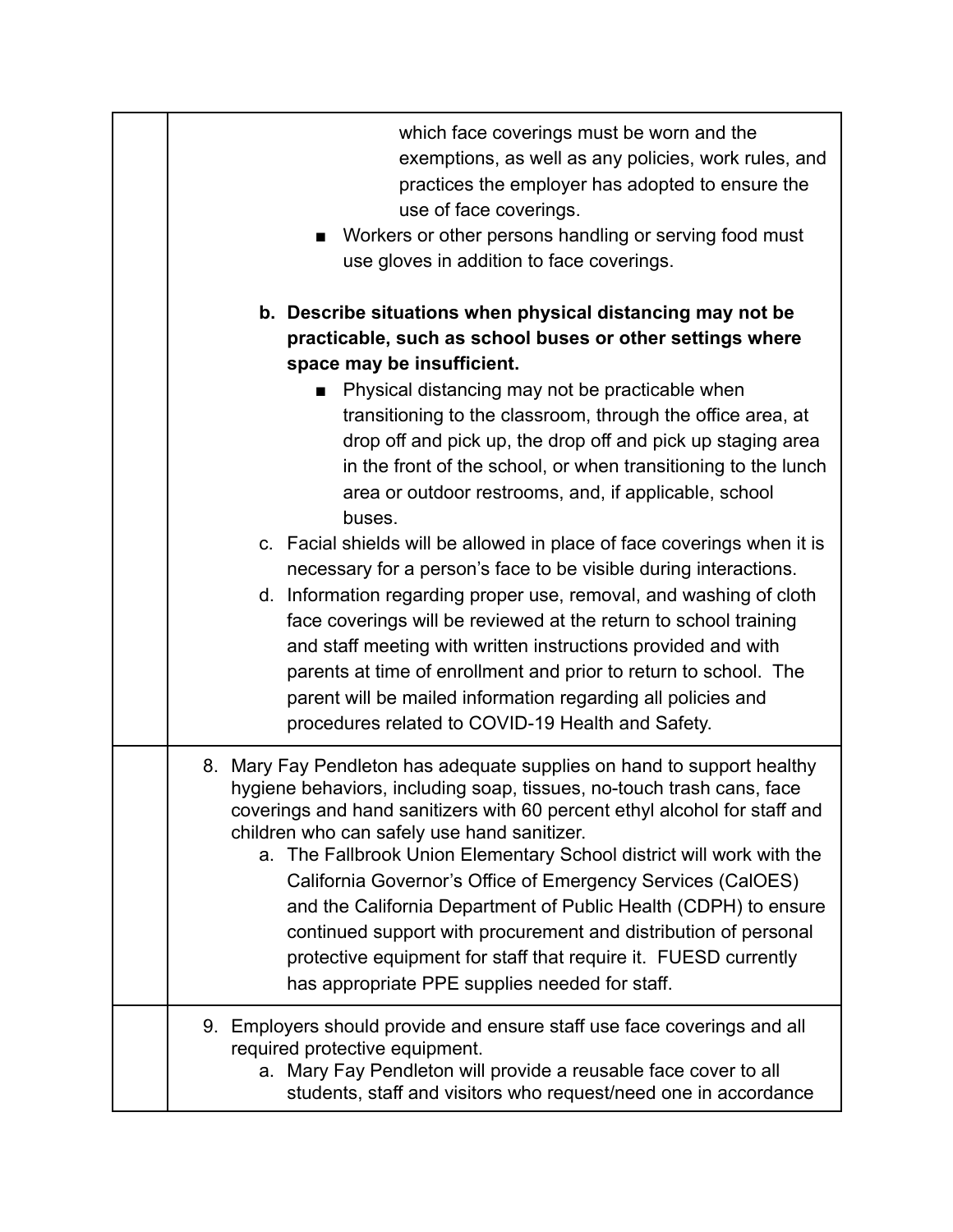| with CDPH guidelines and all required protective equipment.<br>b. PPE supplies available to all. Every staff member will have                                                                                                                                                                                                                                                                                                                                                                                                                                                                                                                                                                                                                                                                                    |
|------------------------------------------------------------------------------------------------------------------------------------------------------------------------------------------------------------------------------------------------------------------------------------------------------------------------------------------------------------------------------------------------------------------------------------------------------------------------------------------------------------------------------------------------------------------------------------------------------------------------------------------------------------------------------------------------------------------------------------------------------------------------------------------------------------------|
| available to them wipes, hand sanitizer, and kleenex.<br>10. The school has a sufficient supply of personal protective equipment<br>(PPE) necessary to protect employees. The plans specify the type of<br>PPE needed for tasks performed by employees.<br>a. The Fallbrook Union Elementary School District has a sufficient<br>supply of personal protective equipment (PPE) necessary to<br>protect employees who require it and to implement plans. The<br>plans specify that the district has established PPE requirements<br>for various employee types and has made distinctions for<br>employees who require face coverings and/or facial shields<br>and/or PPE Masks, when applicable.<br>This list of employee types is available upon request from<br>the district office Human Resources Department. |
| Employees will be trained upon return to work regarding<br>. .<br>levels and types of PPE or facial covering will be required<br>for all.                                                                                                                                                                                                                                                                                                                                                                                                                                                                                                                                                                                                                                                                        |

# **Face Coverings**

| 11. Mary Fay Pendleton will use face coverings in accordance with CDPH<br>guidelines unless a person is exempt as explained in the guidelines,<br>particularly in indoor environments, on school buses, and areas where<br>physical distancing alone is not sufficient to prevent disease<br>transmission. Mary Fay Pendleton has developed plans to:<br>a. Teach and reinforce use of face coverings, or face shields.<br>b. Remind students not to touch the face covering and to wash their<br>hands frequently.<br>c. Provide information to families on proper use, removal, and |
|---------------------------------------------------------------------------------------------------------------------------------------------------------------------------------------------------------------------------------------------------------------------------------------------------------------------------------------------------------------------------------------------------------------------------------------------------------------------------------------------------------------------------------------------------------------------------------------|
| washing of cloth face coverings.                                                                                                                                                                                                                                                                                                                                                                                                                                                                                                                                                      |
| d. Provide training on how people who are exempted from wearing<br>a face covering will be addressed.                                                                                                                                                                                                                                                                                                                                                                                                                                                                                 |
|                                                                                                                                                                                                                                                                                                                                                                                                                                                                                                                                                                                       |

# **Ensure Teacher and Staff Safety**

| 12. Mary Fay Pendleton has developed plans to ensure teacher and staff<br>safety. The plans include, but are not limited to: |
|------------------------------------------------------------------------------------------------------------------------------|
| a. Ensuring staff maintain physical distancing from each other as<br>applicable.                                             |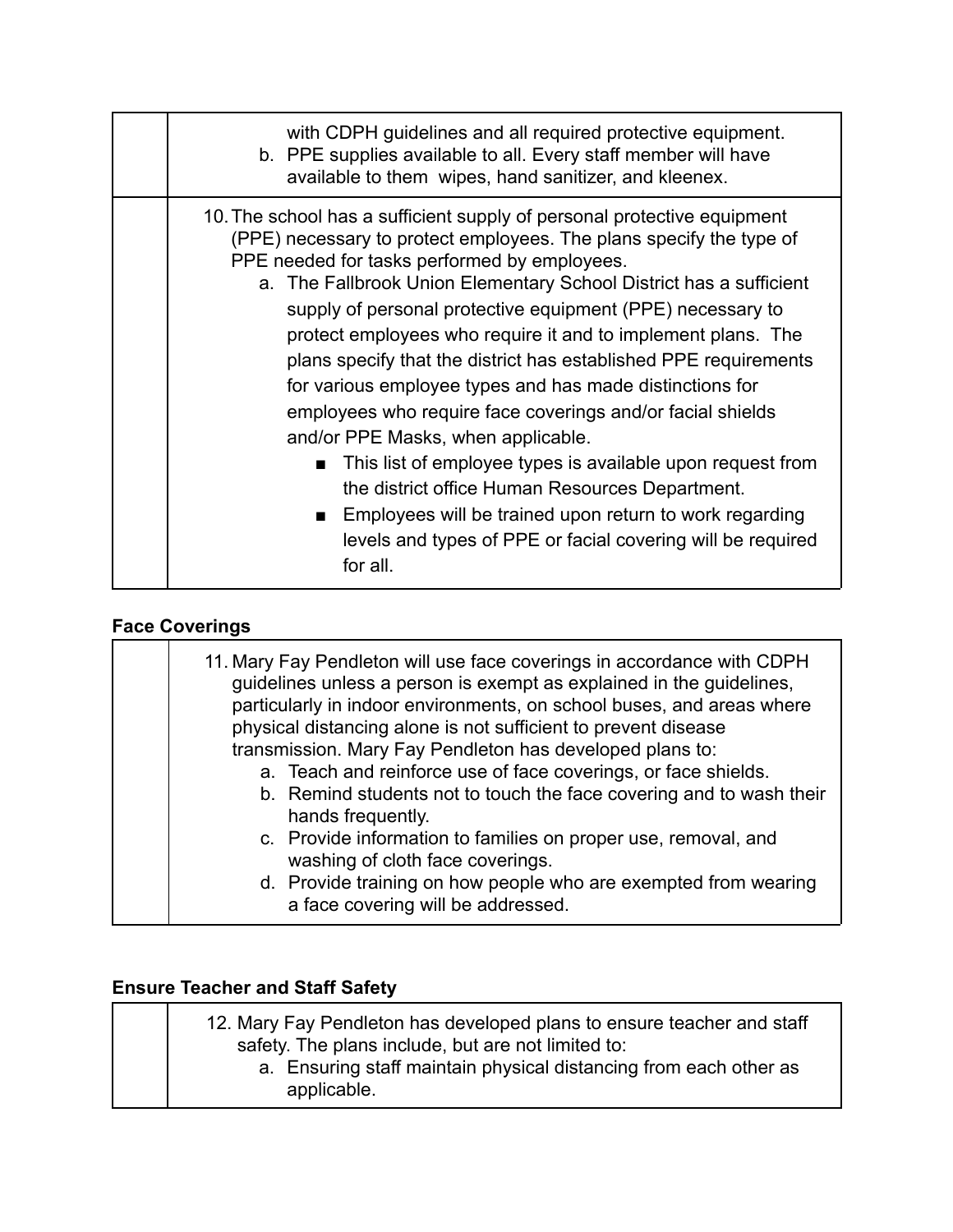| b. Ensuring staff use face coverings in accordance with CDPH<br>guidelines and Cal/OSHA standards.<br>c. Conducting all staff meetings, professional development and<br>education, and other activities involving staff with physical |
|---------------------------------------------------------------------------------------------------------------------------------------------------------------------------------------------------------------------------------------|
| distancing measures in place, outdoors, or virtually.<br>d. Minimizing the use of and congregation of adults in staff rooms,<br>break rooms, and other settings.<br>e. Implement procedures for daily symptom monitoring for staff.   |

# **Intensify Cleaning, Disinfection and Ventilation**

| 13. Mary Fay Pendleton has developed plans that describe how frequently<br>touched surfaces within the school will be cleaned and disinfected at least<br>daily, and as practicable, frequently throughout the day by trained staff.<br>Frequently touched surfaces include:<br>• Door handles<br>Light switches<br>Sink handles<br>$\bullet$<br><b>Bathroom surfaces</b><br>• Tables<br><b>Student Desks</b><br>Chairs<br>$\bullet$                                                                                                              |
|---------------------------------------------------------------------------------------------------------------------------------------------------------------------------------------------------------------------------------------------------------------------------------------------------------------------------------------------------------------------------------------------------------------------------------------------------------------------------------------------------------------------------------------------------|
| 14. The Fallbrook Union Elementary School District has developed plans that<br>describe how:<br>a. Frequently touched surfaces on school buses will be cleaned and<br>disinfected at least daily, and as practicable, frequently throughout the<br>day by trained staff.<br>b. Buses will be thoroughly cleaned after transporting any individual who is<br>exhibiting symptoms of COVID-19.<br>a. Bus drivers are provided disinfectant wipes and disposable<br>gloves to support disinfection of frequently touched surfaces<br>during the day. |
| 15. The Fallbrook Union Elementary School District has developed a plan for<br>cleaning and sanitation which incorporates the following elements:<br>a. Primary cleaning products used are those approved for use<br>against COVID-19 on the Environmental Protection Agency<br>(EPA)-approved list "N" and follow product instructions.<br>b. To reduce the risk of asthma related to disinfecting, programs<br>should aim to select disinfectant products on list "N" with                                                                      |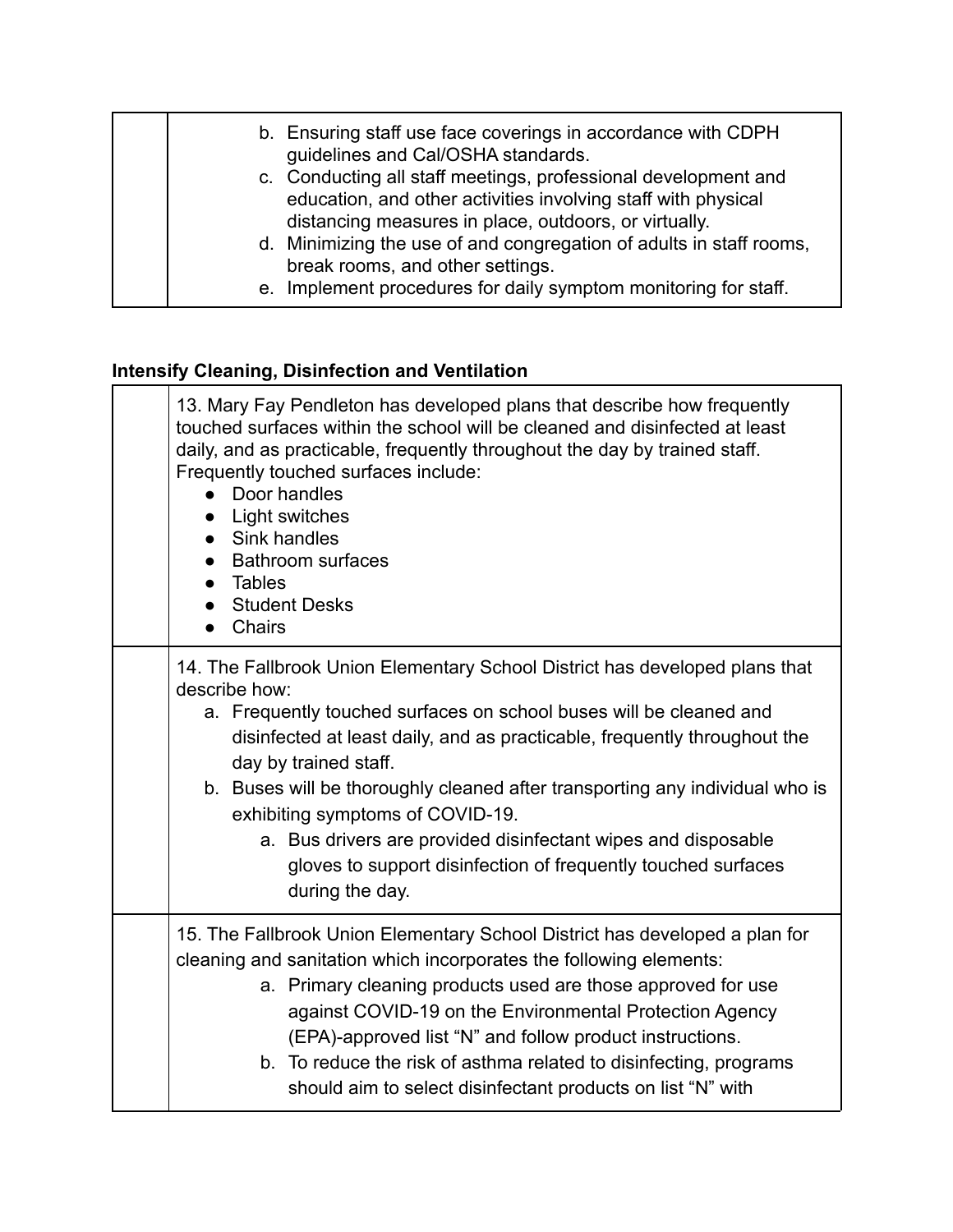asthma-safer ingredients (hydrogen peroxide, citric acid or lactic acid).

- c. Depending on supply chain availability, FUESD will attempt to avoid products that mix these ingredients with peroxyacetic (peracetic) acid, sodium hypochlorite (bleach) or quaternary ammonium compounds, which can cause asthma.
- b. Use disinfectants labeled to be effective against emerging viral pathogens, following label directions for appropriate dilution rates and contact times. Provide employees training on the chemical hazards, manufacturer's directions, on Cal/OSHA requirements for safe use and as applicable and required by the Healthy Schools Act.
- c. Custodial staff with the responsibility of cleaning and disinfecting the school site will be equipped with proper protective equipment, including gloves, eye protection, respiratory protection, and other appropriate protective equipment as required by the product instructions. All products must be kept out of children's reach and stored in a space with restricted access.
- d. FUESD has adapted cleaning and disinfecting schedules in order to avoid both under and over use of cleaning products.

#### **Implementing Distancing Inside and Outside the Classroom**

| 16. Mary Fay Pendleton has developed plans that describe the measures that<br>will be used to maintain space between students in the following settings, as<br>practicable. If the school determines distance is not practicably be maintained<br>between students in one or more of the following settings, the plan also<br>describes the reasons physical distancing is not practicable for each setting<br>and describes the measures that will be used to maximize the space between<br>students. |
|--------------------------------------------------------------------------------------------------------------------------------------------------------------------------------------------------------------------------------------------------------------------------------------------------------------------------------------------------------------------------------------------------------------------------------------------------------------------------------------------------------|
| a. School bus stops-Students will wear face coverings and line up<br>single file at minimum arms distance.<br>b. School buses-facial coverings or face shields as needed will be<br>worn to provide the least risk for student and driver. Each bus will<br>be equipped with extra unused face coverings.<br>c. Adults on campus will support students during transition and<br>outdoor areas.                                                                                                         |
| d. During meal periods-students will be assigned needed space for<br>eating and to support social distancing to the greatest extent<br>possible.                                                                                                                                                                                                                                                                                                                                                       |
| e. During recess- designated zones may be assigned to stable                                                                                                                                                                                                                                                                                                                                                                                                                                           |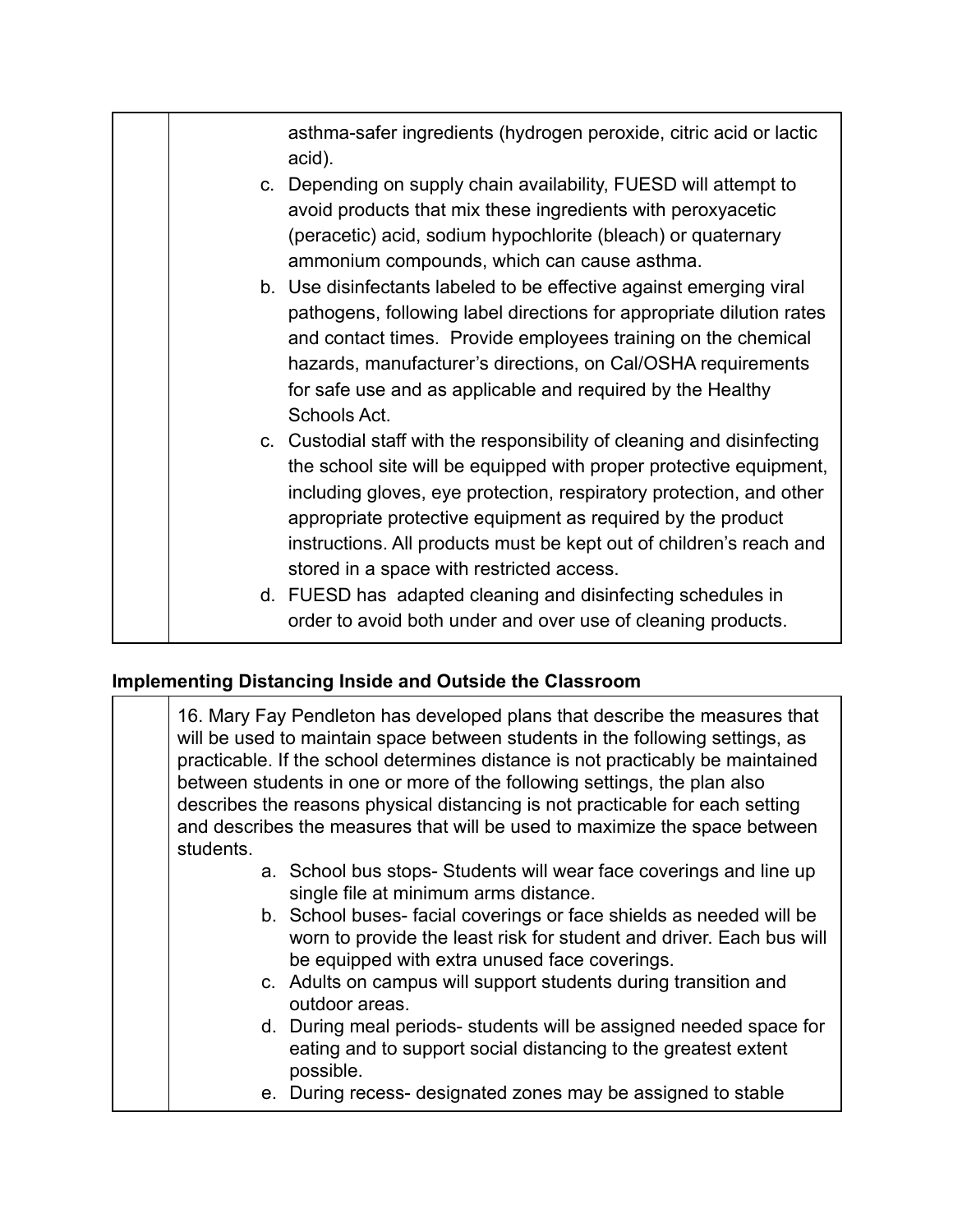| groups to support social distancing.<br>e. During passing periods- if other groups will be transitioning<br>simultaneously, students may need to wear facial coverings.<br>f. Classrooms and other instructional spaces- will have desks and<br>tables arranged to support distancing to the greatest extent<br>possible. Carpet markers will be used to support spacing within<br>the stable group, and students within the stable group will be<br>assigned small group play centers allowing for social distance.<br>g. Restrooms- will be monitored to ensure that students will not<br>congregate. This will also allow for frequent cleaning, as possible.<br>h. Locker rooms will not be used for changing clothes. While we are<br>under COVID-19 guidance spacing will be used in gym and<br>locker rooms.<br>While traveling through office space, masks will be worn and a<br>i.<br>limit will be placed on how many people will be allowed in the<br>office areas to ensure social distance to the greatest extent<br>possible.<br>School buses- Space will be maximized between students and<br>j.<br>between students and the driver and open windows to the<br>greatest extent practicable.<br>k. Before and After School programs- TBD<br>Extracurricular and co-curricular programs will be limited while we<br>$\mathbf{L}$<br>are under COVID-19 guidance to ensure limited group sizes and<br>ensure that student groups remain stable to the greatest extent<br>possible. |
|------------------------------------------------------------------------------------------------------------------------------------------------------------------------------------------------------------------------------------------------------------------------------------------------------------------------------------------------------------------------------------------------------------------------------------------------------------------------------------------------------------------------------------------------------------------------------------------------------------------------------------------------------------------------------------------------------------------------------------------------------------------------------------------------------------------------------------------------------------------------------------------------------------------------------------------------------------------------------------------------------------------------------------------------------------------------------------------------------------------------------------------------------------------------------------------------------------------------------------------------------------------------------------------------------------------------------------------------------------------------------------------------------------------------------------------------------------------------------------------------|
| 17. Mary Fay Pendleton plan for scheduling students uses the following<br>measures to the greatest extent practicable:<br>a. Staggered schedules for recess/outdoor activities.<br>b. An arrival and departure routine that is outdoors and limits<br>visitors on the campus has been created to minimize scheduling<br>challenges for families.<br>c. Mary Fay Pendleton has plans in place to escort students for<br>drop off and pick up, limiting visitors on campus and exchanges<br>between stable groups. By maintaining stable groups the school<br>is limiting the number of staff and adults in direct contact with<br>students as well as student-to-student contact.<br>d. Other protocols will be in place to limit direct contact with others<br>as much as practicable.                                                                                                                                                                                                                                                                                                                                                                                                                                                                                                                                                                                                                                                                                                         |
| 18. Mary Fay Pendleton plan to limit student mixing uses the following<br>measures to the greatest extent practicable:                                                                                                                                                                                                                                                                                                                                                                                                                                                                                                                                                                                                                                                                                                                                                                                                                                                                                                                                                                                                                                                                                                                                                                                                                                                                                                                                                                         |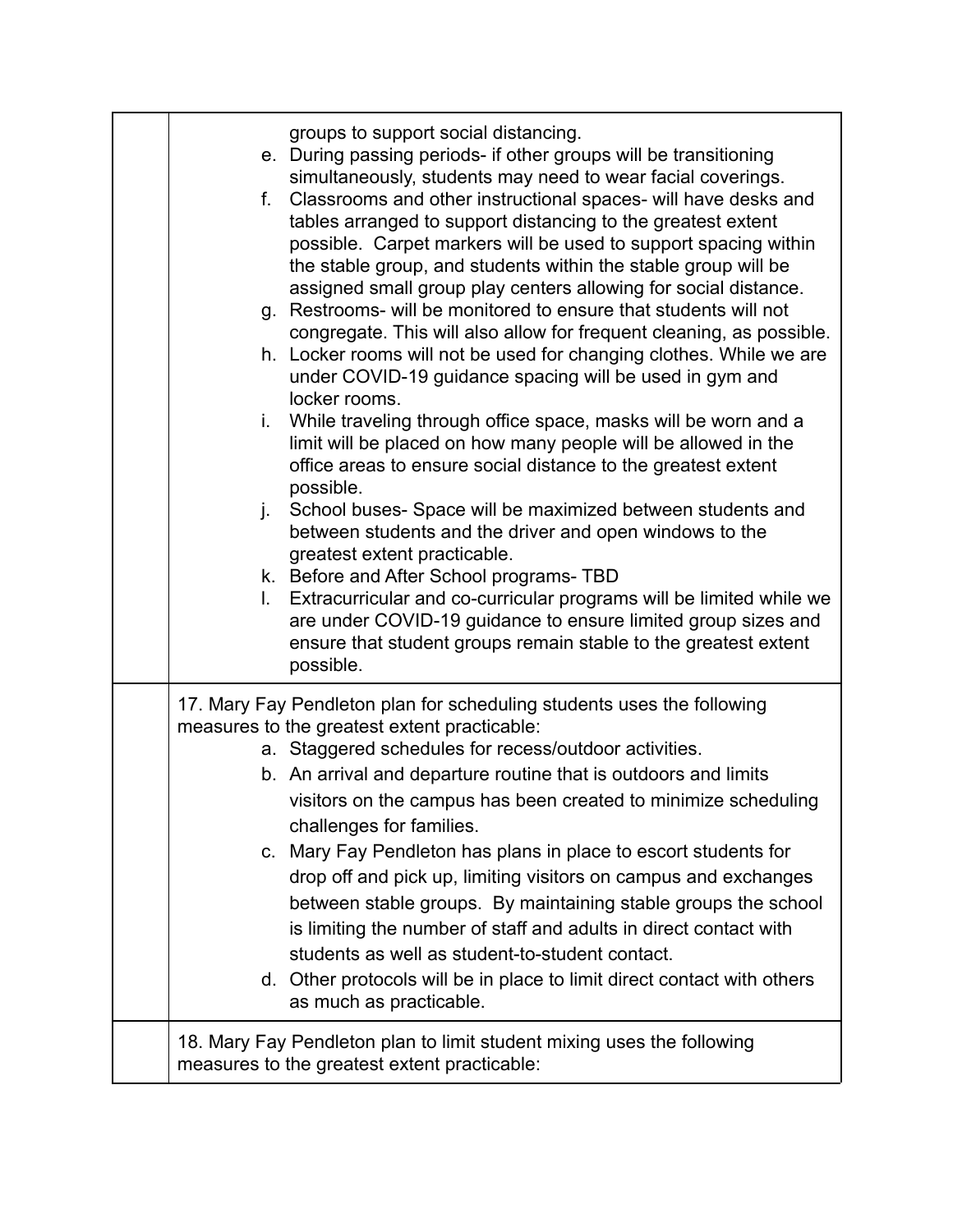| a. Students will remain in the same "stable" group in assigned<br>indoor spaces, as practicable. These stable groups will be made<br>up of the small group of students and classroom teachers, to the<br>greatest extent possible.<br>b. There will be minimal movement of students and teachers or staff<br>as much as practicable.<br>c. Activities may be redesigned to stagger schedules, assign play<br>zones, and support student groups to maintain stable groupings<br>when needed.<br>d. Staff has developed instructions and been trained to maximize<br>spacing and ways to minimize movements in both indoor and<br>outdoor spaces that are easy for students to understand and are<br>developmentally appropriate.<br>e. Schedules and plans have been developed to minimize<br>congregation on campus and movement between groups.<br>Entrance and exit routes for the main office and campus have<br>been designated.<br>Common areas will only be used when social distancing is<br>f.<br>practicable. Common areas will be used in a staggered,<br>scheduled manner with properly spaced occupants.<br>Meals will be served in classrooms or outdoors, on designated<br>g.<br>days. All meals are individually served, sharing of food, utensils<br>and other meal items is prohibited.<br>h. Visitors and volunteers on campus will be limited. Campus visits<br>are outlined in the board policy and the parent handbook and will<br>require adherence to COVID-19 Health and Safety protocols.<br>Volunteers will need to follow the Volunteer Code of Conduct. |
|-------------------------------------------------------------------------------------------------------------------------------------------------------------------------------------------------------------------------------------------------------------------------------------------------------------------------------------------------------------------------------------------------------------------------------------------------------------------------------------------------------------------------------------------------------------------------------------------------------------------------------------------------------------------------------------------------------------------------------------------------------------------------------------------------------------------------------------------------------------------------------------------------------------------------------------------------------------------------------------------------------------------------------------------------------------------------------------------------------------------------------------------------------------------------------------------------------------------------------------------------------------------------------------------------------------------------------------------------------------------------------------------------------------------------------------------------------------------------------------------------------------------------------------------------------------------------------------|
| 19. Mary Fay Pendleton has developed plans to maximize space between<br>seating and desks. Consider ways to establish space for students through<br>other means if practicable, such as additional spacing between desks, where<br>practicable, markings on classroom floors to promote distancing or arranging<br>desks in a way that minimizes face-to-face contact. The plans describe:<br>a. How physical distancing will be maintained<br>Classrooms- small group size, visual spacing reminders,<br>tables, and student material storage<br>School buses- when applicable, drivers and students will<br>$\mathbf{r}$<br>be distanced appropriately, based on seating<br>arrangements, to the greatest extent possible                                                                                                                                                                                                                                                                                                                                                                                                                                                                                                                                                                                                                                                                                                                                                                                                                                                         |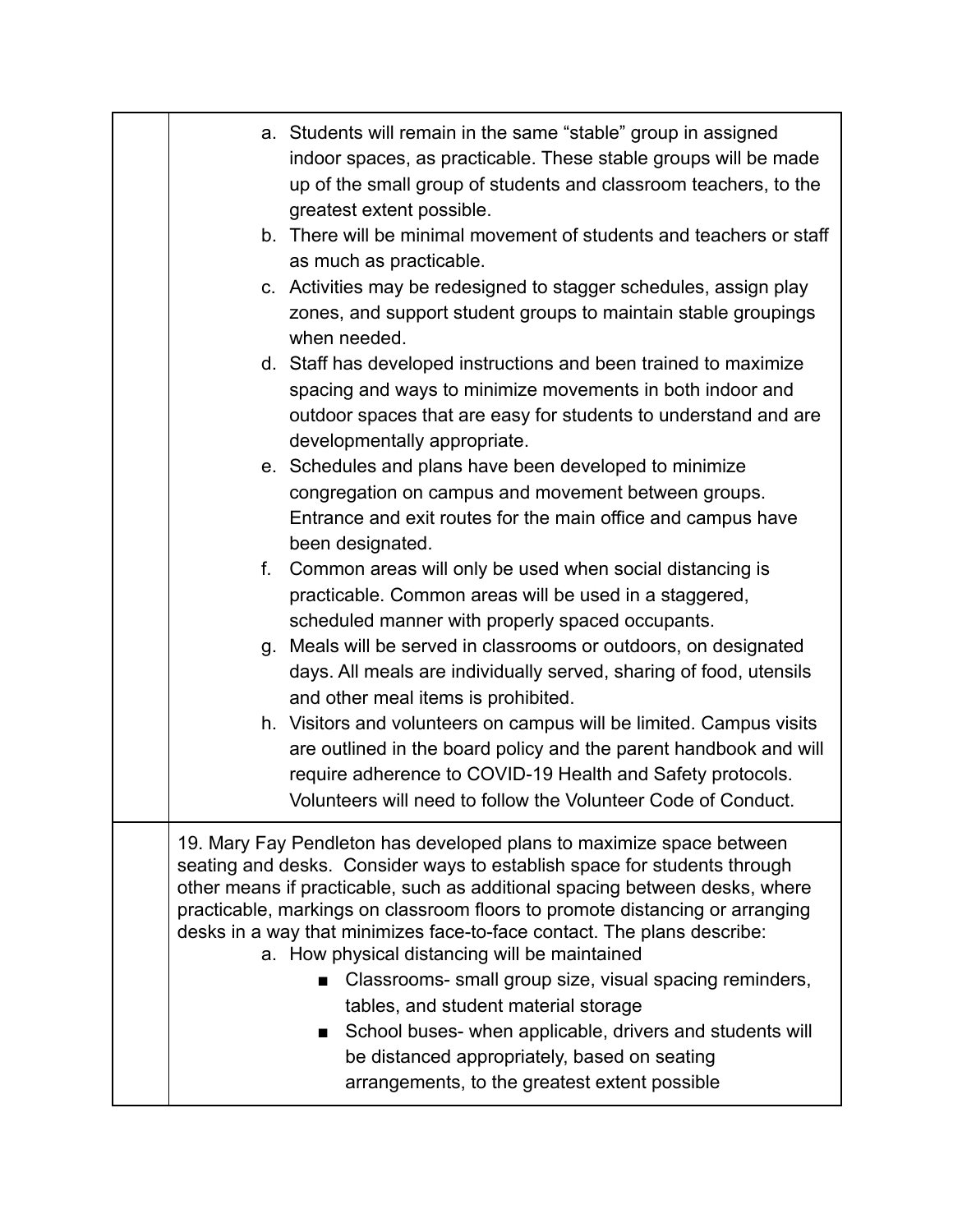| ■ Outdoor tables and play zones will be established, and<br>staff will be assigned to support students with maintaining<br>appropriate distance and maintaining each stable group<br>b. Plexiglass and other barriers may be used to support the main office<br>reception area, and the quarantine space.<br>c. When employees are working directly with students, including |
|------------------------------------------------------------------------------------------------------------------------------------------------------------------------------------------------------------------------------------------------------------------------------------------------------------------------------------------------------------------------------|
| students with disabilities or students that require physical redirection,<br>appropriate protective measures will be employed.                                                                                                                                                                                                                                               |

# **Sports and ExtraCurricular Activities**

| 21. Mary Fay Pendleton has developed a plan for sports and extracurricular<br>activities which incorporates the following elements:                                           |
|-------------------------------------------------------------------------------------------------------------------------------------------------------------------------------|
| a. Physical education is permitted, physical distance will be used<br>and outdoor space leveraged. Activities should take place outside<br>to the maximum extent practicable. |
| b. Mary Fay Pendleton will limit equipment sharing and items will be<br>cleaned if needed.                                                                                    |

#### **Limit Sharing**

| 22. Mary Fay Pendleton has developed plans that describe how it will limit use<br>of shared objects and equipment, and when unavoidable, how items will be<br>cleaned and disinfected as needed. Frequently shared objects include but are<br>not limited to toys, games, art supplies, learning aids, books, electronic<br>equipment, and playground equipment. Mary Fay Pendleton's plan describes:<br>a. Students will be encouraged to limit personal belongings at<br>school<br>b. Such as crayons, glue, art supplies, etc, to the greatest extent<br>practicable. |
|--------------------------------------------------------------------------------------------------------------------------------------------------------------------------------------------------------------------------------------------------------------------------------------------------------------------------------------------------------------------------------------------------------------------------------------------------------------------------------------------------------------------------------------------------------------------------|
| ■ All classroom supplies will be limited to the use of the<br>classroom<br>■ Protocols will be established for removal of items from<br>circulation, indoor or outdoor, that require immediate<br>attention (toys or items placed in student's mouth, etc)                                                                                                                                                                                                                                                                                                               |

#### **Train All Staff and Educate Families**

23. Mary Fay Pendleton has a plan that describes how it will train all staff and provide educational materials to families in the following safety actions: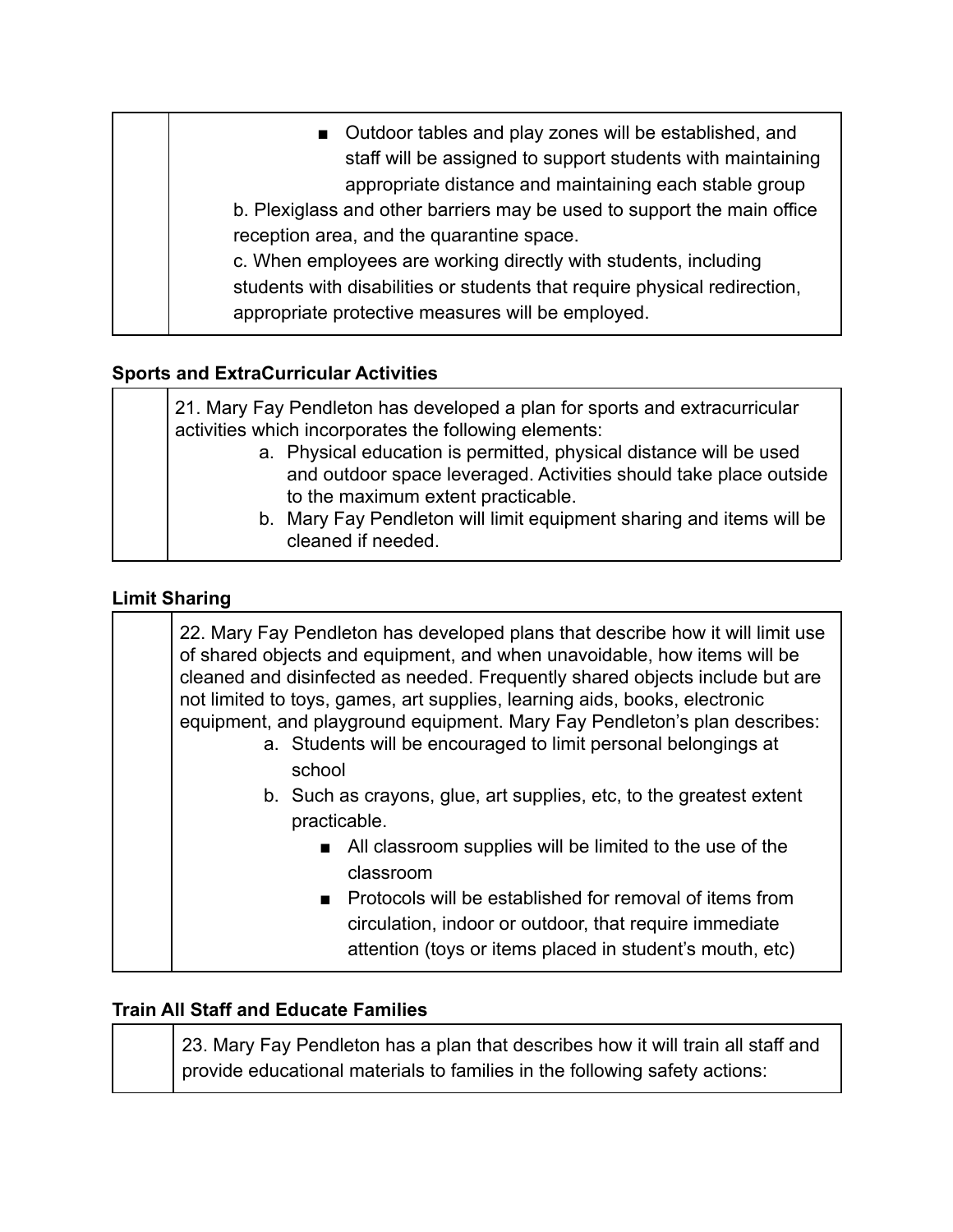| a. Enhanced sanitation practices will continue and staff responsible<br>for cleaning and disinfecting will be trained.<br>b. COVID guidelines- will be a part of initial staff training, and<br>reviewed with parents at orientation (in-person or virtual).<br>Signage will be posted on campus.<br>c. Proper use, removal, and washing of face coverings- will be<br>reviewed with staff at initial training, and with parents at<br>orientation (in-person or virtual). Signage will be posted to<br>remind campus employees and visitors of this practice.<br>d. Screening practices- will be reviewed with all employees prior to<br>their return to work, parents will be made aware of daily active<br>screening practices during orientation (in-person or virtual).<br>e. COVID-19 specific symptom identification- will be shared with<br>both staff and parents prior to the return to school. Staff and<br>parents will receive updates as needed and information.<br>Preventing the spread of COVID-19 if you are sick, including the<br>f.<br>importance of not coming to work if symptoms are present, or if<br>they or someone they live with has been diagnosed with<br>COVID-19.<br>g. Proper use, removal and washing of cloth face coverings- will be<br>shared with staff prior to their return to work and parents at<br>orientation (in-person or virtual).<br>h. The plan and procedures to follow when children or adults<br>become sick at school.<br>The plan and procedures to protect workers from COVID-19<br>i. |
|------------------------------------------------------------------------------------------------------------------------------------------------------------------------------------------------------------------------------------------------------------------------------------------------------------------------------------------------------------------------------------------------------------------------------------------------------------------------------------------------------------------------------------------------------------------------------------------------------------------------------------------------------------------------------------------------------------------------------------------------------------------------------------------------------------------------------------------------------------------------------------------------------------------------------------------------------------------------------------------------------------------------------------------------------------------------------------------------------------------------------------------------------------------------------------------------------------------------------------------------------------------------------------------------------------------------------------------------------------------------------------------------------------------------------------------------------------------------------------------------------------------------------------------------|
| illness.                                                                                                                                                                                                                                                                                                                                                                                                                                                                                                                                                                                                                                                                                                                                                                                                                                                                                                                                                                                                                                                                                                                                                                                                                                                                                                                                                                                                                                                                                                                                       |
| 24. To the greatest extent possible, training and education will be provided<br>virtually. If an in-person option is provided, physical distancing will be<br>maintained to the greatest extent possible. Orientation will also be posted on<br>our school website and materials will be available following the first day of<br>school.                                                                                                                                                                                                                                                                                                                                                                                                                                                                                                                                                                                                                                                                                                                                                                                                                                                                                                                                                                                                                                                                                                                                                                                                       |

# **Check for Signs and Symptoms**

25. Mary Fay Pendleton in conjunction with FUESD has developed and shared expectations for daily symptom and temperature screening of all students, staff, and visitors prior to arriving at the school campus or school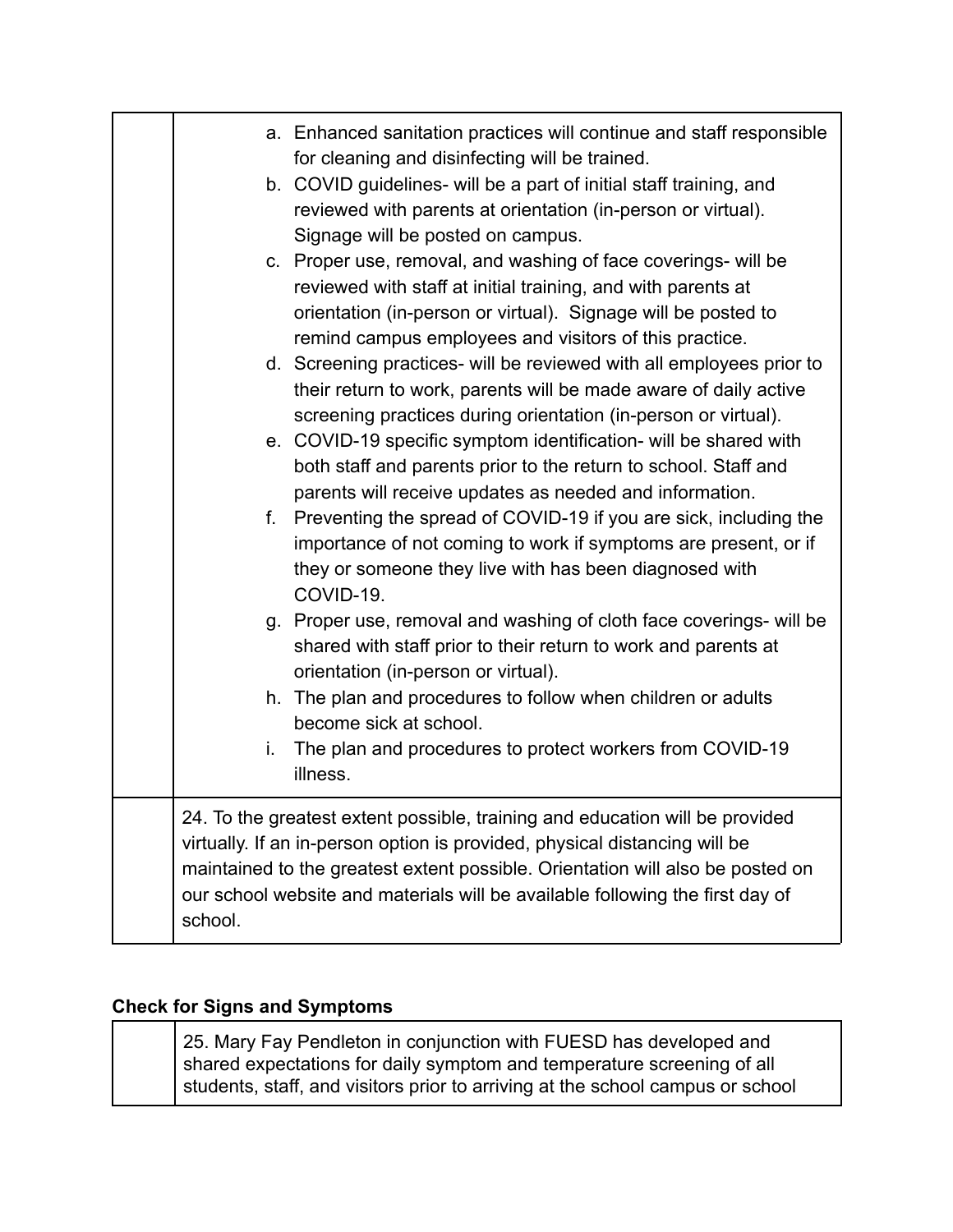| bus. The plan includes the following elements:<br>m. Actively encouraging students and staff who are sick or who<br>have been in close contact with a person with COVID-19 to stay<br>home.<br>FUESD policies encourage sick staff and students to stay<br>■<br>at home without fear or reprisal, and ensure staff,<br>students, and students' families are aware of these<br>policies.<br>Temperatures will need to be taken at home prior to arrival.<br>n.<br>o. All individuals will be asked about COVID-19 symptoms within<br>the last 24 hours and whether anyone in their home has had<br>COVID-19 symptoms or a positive test.<br>Mary Fay Pendleton will provide parents with the list of<br>$\blacksquare$<br>screening questions to allow parents an opportunity to<br>review the questions daily.<br>The procedures for parents to monitor symptoms and<br>■<br>temperature check at home will be shared.<br>Student temperature checks will be conducted at home<br>prior to drop off at school or going to the bus stop. If<br>taken at school, use of a no-touch thermometer.<br>p. FUESD will use the San Diego County Public Health Services |
|----------------------------------------------------------------------------------------------------------------------------------------------------------------------------------------------------------------------------------------------------------------------------------------------------------------------------------------------------------------------------------------------------------------------------------------------------------------------------------------------------------------------------------------------------------------------------------------------------------------------------------------------------------------------------------------------------------------------------------------------------------------------------------------------------------------------------------------------------------------------------------------------------------------------------------------------------------------------------------------------------------------------------------------------------------------------------------------------------------------------------------------------------------------|
| criteria will be maintained and updated by SDCPH in<br>consultation with CDHP.<br>Students and staff with fever, symptoms, or exposure to<br>■<br>COVID-19 will be sent home in accordance with the<br>CHDP/SDCPH criteria.                                                                                                                                                                                                                                                                                                                                                                                                                                                                                                                                                                                                                                                                                                                                                                                                                                                                                                                                    |
| q. All staff will be trained to conduct visual wellness checks<br>throughout the day to monitor staff and students intermittently for<br>signs of illness.<br>If a student is exhibiting symptoms of COVID-19, the health<br>r.<br>technician will communicate with the parent/caregiver and refer<br>to the student's health history form and/or emergency card.                                                                                                                                                                                                                                                                                                                                                                                                                                                                                                                                                                                                                                                                                                                                                                                              |
| Hand washing will be encouraged regularly.<br>$S_{-}$<br>26. FUESD and Mary Fay Pendleton have plans that describe how it will<br>document/track incidents of possible exposure and notify local health officials,<br>staff, and families immediately of any positive case of COVID-19 while                                                                                                                                                                                                                                                                                                                                                                                                                                                                                                                                                                                                                                                                                                                                                                                                                                                                   |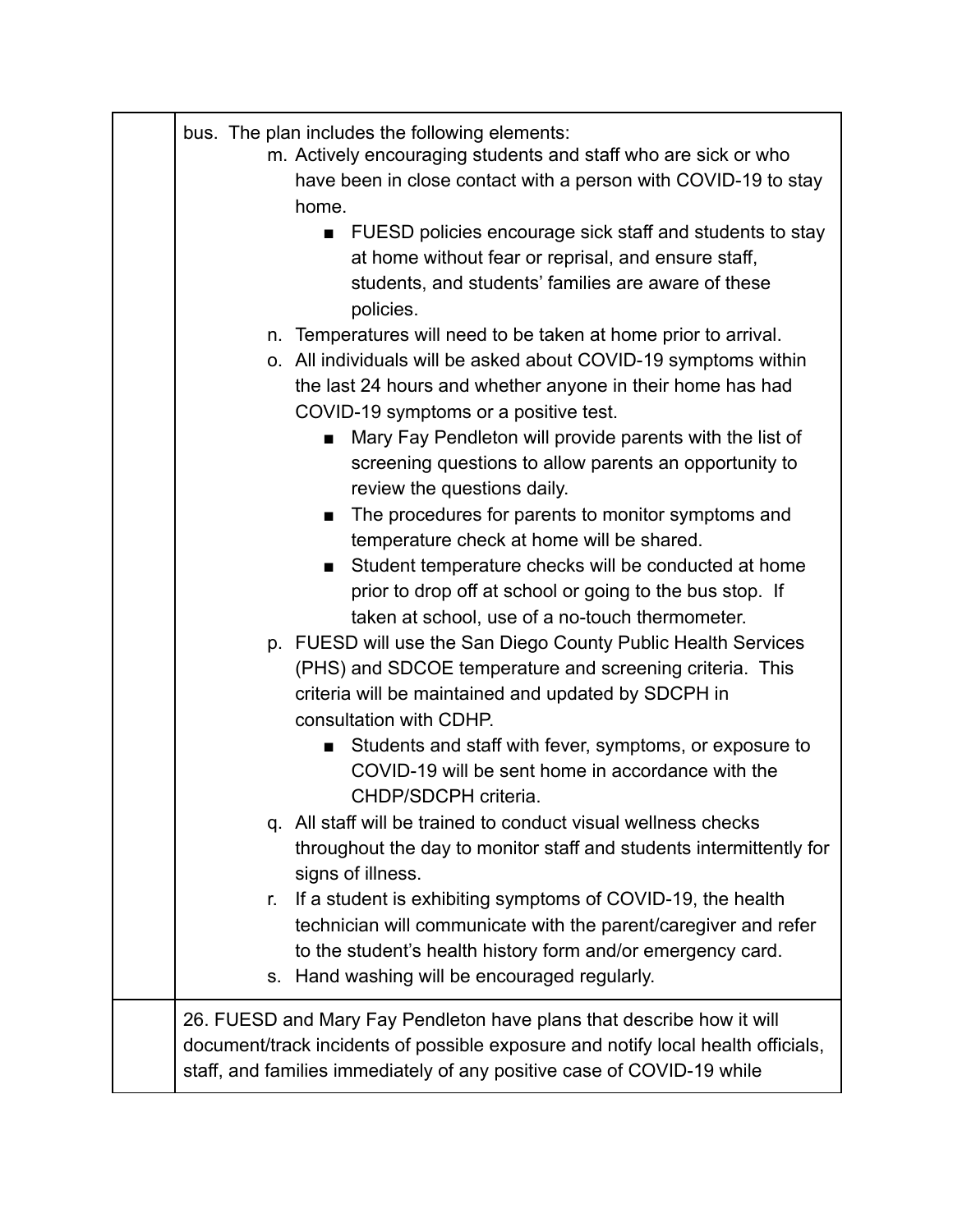| maintaining confidentiality as required under FERPA and state law related to<br>privacy of educational records.                                                                                                |
|----------------------------------------------------------------------------------------------------------------------------------------------------------------------------------------------------------------|
| 27. FUESD and Mary Fay Pendleton have developed plans to prevent<br>discrimination against students who (or whose families) were or are diagnosed<br>with COVID-19 or who are perceived to be a COVID-19 risk. |

### **Plan for When a Staff Member, Child or Visitor Becomes Sick**

28. Mary Fay Pendleton has developed a plan for responding when a staff member, child, or visitor becomes ill. The plan describes how the school will: a. Use a quarantine/isolation area to separate anyone who exhibits symptoms of COVID-19 (front room in office). b. Any student or staff exhibiting symptoms will immediately be required to wear a face covering and will be required to wait in the quarantine area until they can be picked up by their guardian/caregiver for transport home or to a healthcare facility, as soon as is practicable. ■ Sick staff members and the student's parent/or guardian will be advised not to return until they have met the CDC criteria to discontinue home isolation as detailed in the SDCOE COVID19 K-12 Symptom Decision Tree. c.The parent/guardian will be asked to provide a safe transport home or to a healthcare facility, as soon as is practicable, when a student is exhibiting COVID-19 symptoms. If a parent needs further assistance the district will work with families individually. d. In cases of serious illness including persistent pain or pressure in the chest, confusion, or bluish lips or face, 9-1-1 will be contacted. FUESD will seek regular updates and further details regarding symptoms. e. FUESD will notify local health officials immediately of any positive case of COVID-19, and expose staff and families as relevant while maintaining confidentiality as required by state and federal laws. f. Once the quarantine area has been vacated by a sick individual, the area will be closed off and will not be used before cleaning and disinfection has occurred. In serious cases and to reduce exposure risk the space should remain closed for 24 hours prior to disinfecting, if practicable. If not possible, waiting as long as practicable is advised. Ensure a safe and correct application of disinfectants using PPE and ventilation recommended for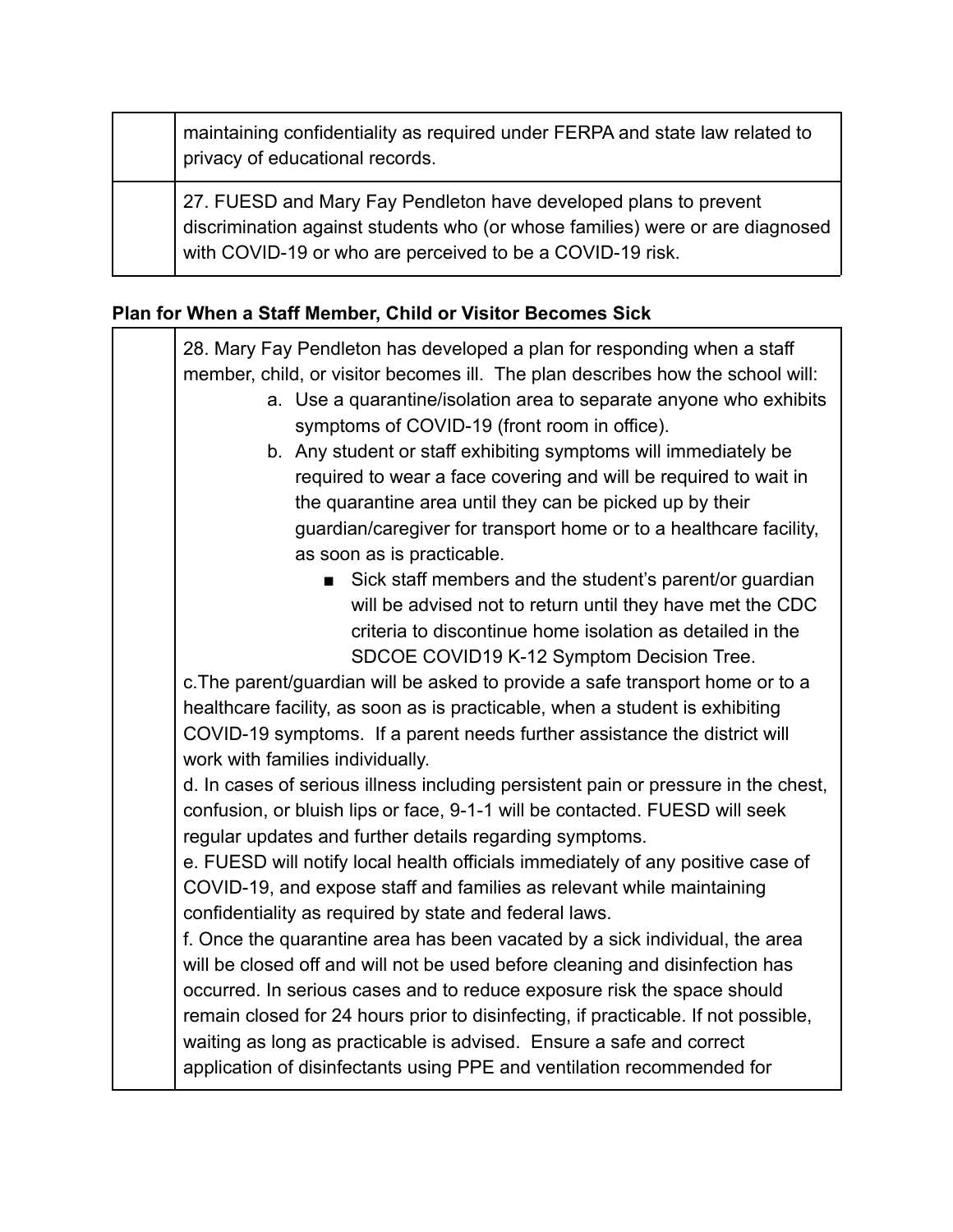clearing. Disinfectant products will be kept away from students and out of reach of children.

g. The school site will ensure that students, including students with disabilities, have access to instruction when out of class, as required by federal and state law.

h. If advised by San Diego Public Health Services, FUESD will provide students, teachers, and staff from higher transmission areas, opportunities for telework, virtual learning, independent study and other options as feasible to reduce travel to schools in lower transmission areas and vice versa.

i. FUESD will implement the necessary processes and protocols when a school has an outbreak, in accordance with CDPH guidelines.

j. Following an outbreak, FUESD will investigate the COVID-19 illness and exposures and determine if any work-related factors could have contributed to risk of infection, and will update protocols as needed to prevent further cases.

#### **Maintain Healthy Operations**

|  | 29. Mary Fay Pendleton has plans that describe how it will:<br>a. Monitor staff absenteeism and have a roster of trained back-up<br>staff - Staff absenteeism is monitored through AESOP and<br>appropriately trained back-up staff is assigned through this<br>system to the school site, upon arrival at the school site<br>additional training and protocols are reviewed with the back up<br>staff by the site supervisor. |
|--|--------------------------------------------------------------------------------------------------------------------------------------------------------------------------------------------------------------------------------------------------------------------------------------------------------------------------------------------------------------------------------------------------------------------------------|
|  | b. The site administrator, or designee and the onsite health<br>technician will monitor types of illnesses and symptoms among<br>students and staff to help isolate them promptly as needed. The<br>site staff is also in regular contact with district nursing staff for<br>support and guidance regarding illness and COVID-19<br>symptoms.                                                                                  |
|  | c. The site administrator and the health technician clerk have been<br>designated as the liaisons for responding to COVID-19<br>concerns. Employees are made aware of who they are and how<br>to contact them prior to the staff"s return to work. The liaisons<br>will be trained to coordinate documentation and tracking of<br>possible exposures, in order to notify the district nurses who                               |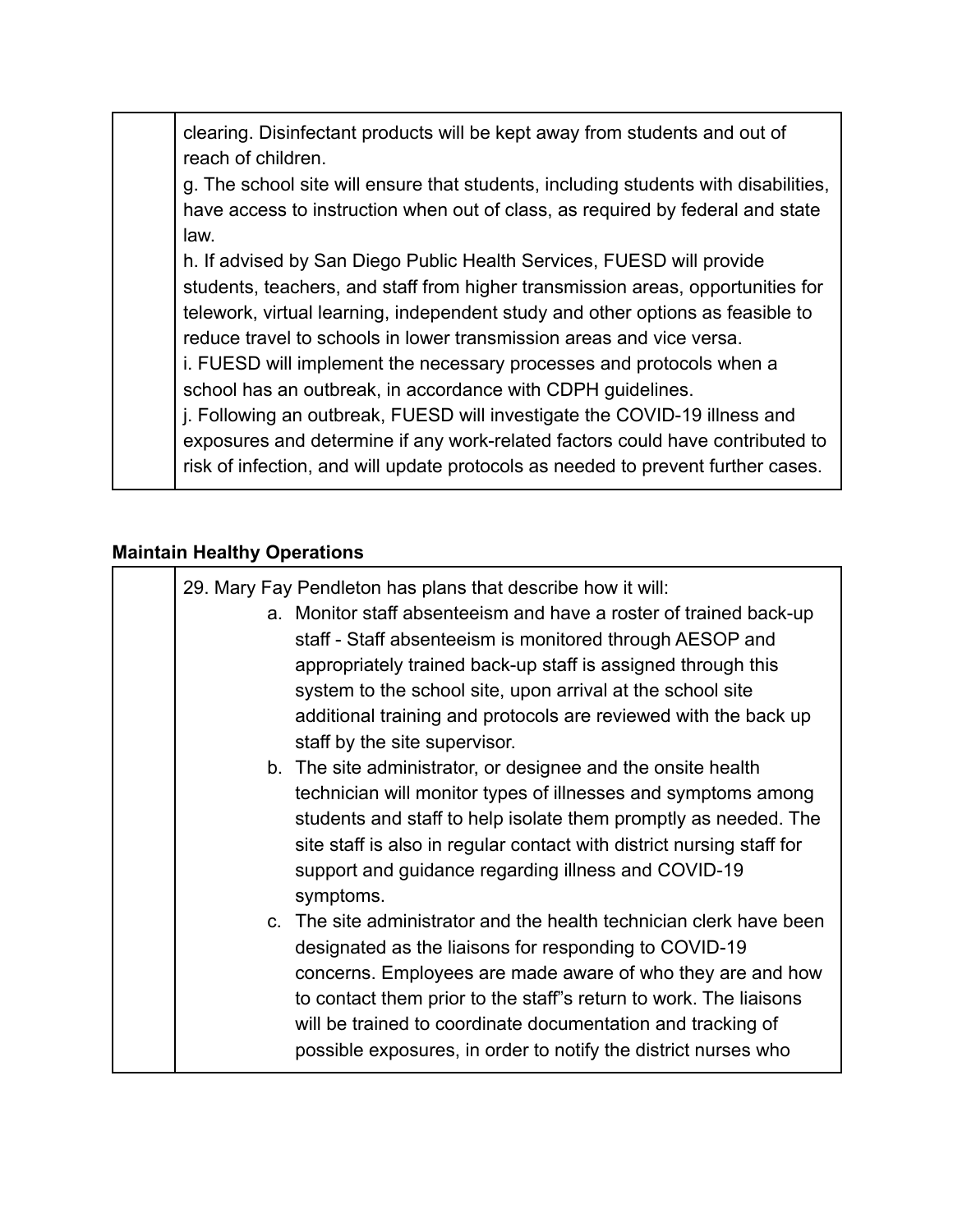| work with public health officials and then to notify staff and<br>families in a prompt and responsible manner. |
|----------------------------------------------------------------------------------------------------------------|
|                                                                                                                |
| d. Mary Fay Pendleton will maintain communication systems that                                                 |
| allow staff and families to self-report symptoms and receive                                                   |
| prompt notifications of exposures and closures, while                                                          |
| maintaining confidentiality, as required by FERPA and state law                                                |
| related to privacy of educational records.                                                                     |
| e. Local public health officials will be notified and with guidance                                            |
| provided by the district nurses' all staff and families will                                                   |
| immediately be notified of any positive case of COVID-19 while                                                 |
| maintaining confidentiality as required by state and federal laws.                                             |
| ■ Parent Letter English/Spanish                                                                                |
| f. Support staff and students who are at higher risk for severe                                                |
| illness or who cannot safely distance from household contacts at                                               |
| higher risk will be provided with educational options such as                                                  |
| virtual learning or independent study.                                                                         |
|                                                                                                                |

# **Considerations for Partial or Total Closures**

| 30. FUESD has developed plans for the possibility of repeated closures of<br>classes, groups, or entire facilities when persons associated with the facility or<br>in the community become ill with COVID-19. The plans describe how the<br>school will respond when a student, teacher, or staff member tests positive for<br>COVID-19 and has exposed others at the school, including:<br>a. In consultation with the local public health department, the<br>process for determining: |
|-----------------------------------------------------------------------------------------------------------------------------------------------------------------------------------------------------------------------------------------------------------------------------------------------------------------------------------------------------------------------------------------------------------------------------------------------------------------------------------------|
| • Whether total or partial closure of the school is warranted<br>and length of time necessary, based on the risk level<br>within the specific community as determined by the local<br>public health officer.                                                                                                                                                                                                                                                                            |
| ■ Identifying close contacts at the school who self-isolate at<br>home for 14 days:<br>1. From classroom, office, or activity where the<br>infected person was based<br>2. Other close contacts                                                                                                                                                                                                                                                                                         |
| ■ Close off the classroom or office where the patient was<br>based and do not use these areas until after cleaning and                                                                                                                                                                                                                                                                                                                                                                  |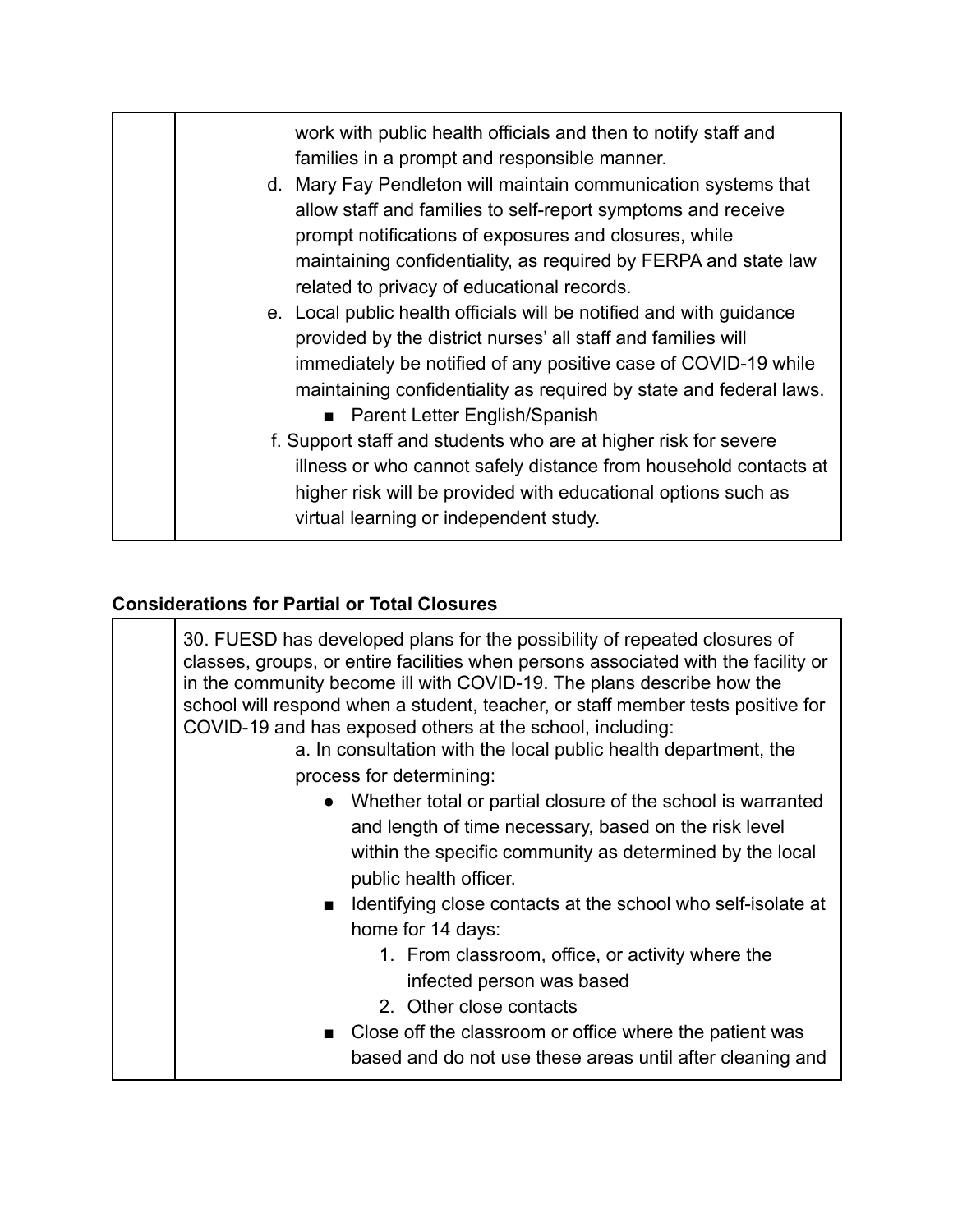| disinfection. Wait several hours until the classroom or<br>office is use again.<br>Additional areas of the school visited by the COVID-19<br>positive individual may also need to be closed temporarily<br>for cleaning and disinfection.<br>b. FUESD and Mary Fay Pendleton will implement communication plans for<br>school closure to include outreach to students, parents, teachers, staff, and<br>the community using various methods of communications, such as the district<br>website, the emergency all-call system in our student information system,<br>Remind, and/or paper letters.                                                                                                                                                                                     |
|---------------------------------------------------------------------------------------------------------------------------------------------------------------------------------------------------------------------------------------------------------------------------------------------------------------------------------------------------------------------------------------------------------------------------------------------------------------------------------------------------------------------------------------------------------------------------------------------------------------------------------------------------------------------------------------------------------------------------------------------------------------------------------------|
| 31. Mary Fay Pendleton has developed a plan that describes how it will<br>provide continuity of education:<br>a. When a student is absent due to COVID-19 like symptoms or<br>exposure to someone who has tested positive for COVID-19.<br>The school site will provide access to classwork with<br>asynchronous and/or synchronous instruction, at a<br>minimum of once a week. Distance learning will be used<br>to support our students in isolation or quarantine. Needed<br>resources and a check-out device will be provided if<br>needed.<br>b. During a school closure<br>Distance learning will be provided to your students.<br>$\mathbf{r}$<br>Students/Families have access to the FUESD Google<br>Suite for support (Google Classroom, Google Site,<br>Google Meet, etc) |
| 32. Mary Fay Pendleton has developed a plan that describes how it will<br>continue nutrition services:<br>a. When a student is absent due to COVID-19 like symptoms or<br>exposure to someone who has tested positive for COVID-19,<br>such as drive thru/grab-and-go meal pick up and/or sack meals<br>from a central meal location.<br>b. During a school closure, meal service will be provided at<br>designated site locations through drive thru or grab-and-go meal<br>pick up services.                                                                                                                                                                                                                                                                                        |